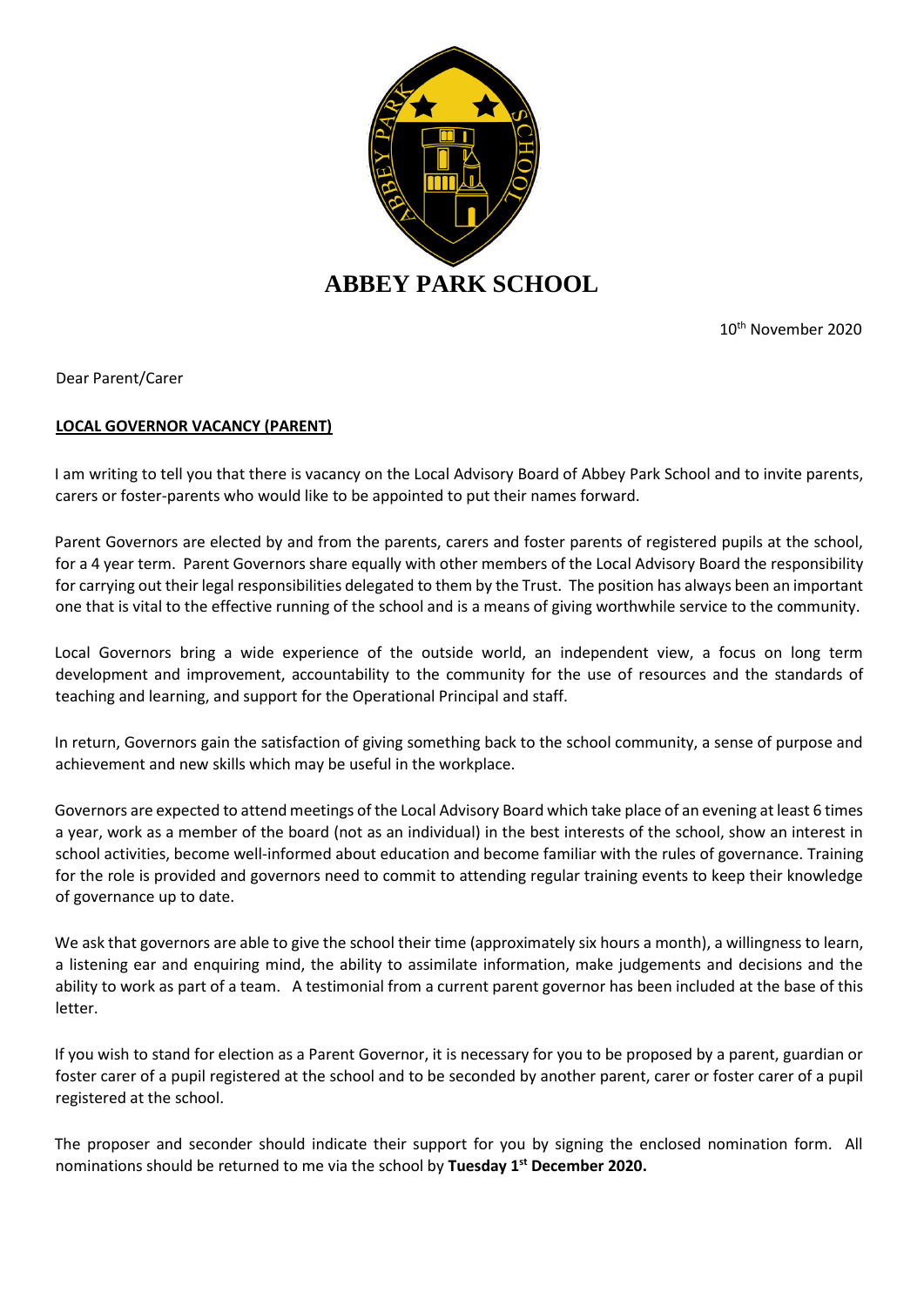Please also include some detail about yourself including why you would like to become a governor (no more than two hundred words) to support your nomination. This will be used if there is a need for an election by secret ballot. This will only take place if there are more nominations than there are vacancies.

There are some circumstances that disqualify an individual from serving as a School Governor and these are listed below. Please ensure that you read through these. If you require any further information about the role of a Governor please contact me at [clerk@abbeyparkschool.org.uk](mailto:clerk@abbeyparkschool.org.uk)

Yours sincerely

## **Stephanie Connolly Clerk to the Local Governing Body**

Below: Disqualifications Nomination form

## *Parent Governor Testimonial – Mar 2020*

'I became a school governor because schools need parental input as much as parents need schools to educate their children. I very much see a school parent partnership when it comes to giving our children the very best start in life.

As a Governor, I can challenge leaders and give feedback on school initiatives - often before they actually happen. For me it's a real privilege to be in this position, seeing behind the scenes at school, helping the school and its leadership to address challenges. There is also a very real responsibility as a governor to ensure the school is held accountable. Training has been provided and there is great support amongst the governors so it has never felt like a step too far.

To anyone who believes in the school parent partnership I would urge you to think about volunteering to be a governor - it offers you a great opportunity to challenge yourself in a new area and is hugely rewarding.'











Grange Park Way, Grange Park, Swindon, SN5 6HN Tel: 01793 874224 Fax: 01793 876274 ask@lydiardparkacademy.org.uk

Executive Principal: Operational Principal: Mr G Pearson Vice Principal:

Mr C Zimmerman Miss S Hesten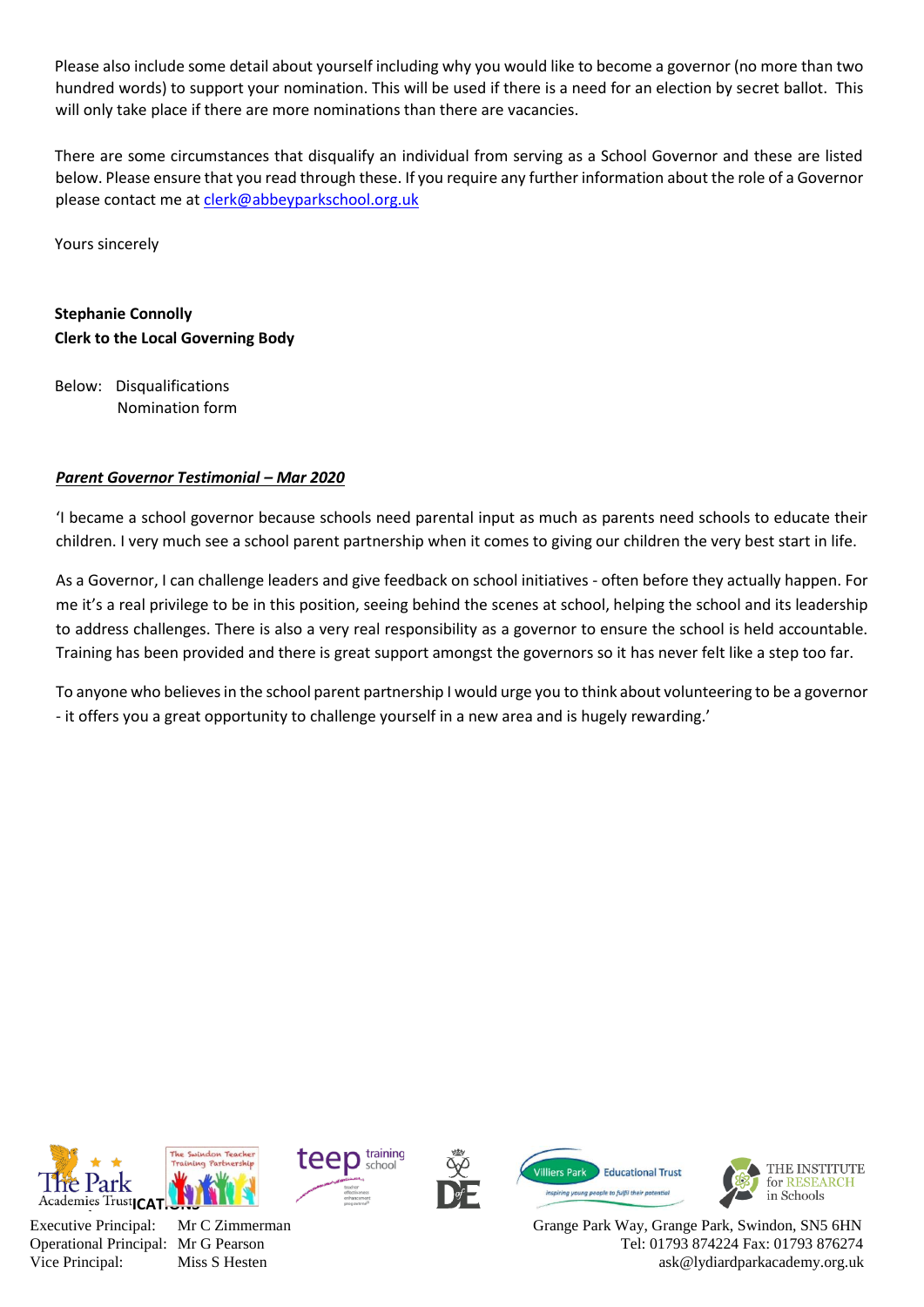A Governor must be aged 18 or over at the time of their election or appointment. There is no upper age limit for serving as a governor. A person cannot hold more than one governorship at the same school.

A person is disqualified from holding or from continuing to hold office as a governor or associate member if he or she:

- fails to attend the governing board meetings without the consent of the governing board for a continuous period of six months, beginning with the date of the first meeting missed (not applicable to ex officio governors);
- is subject to a bankruptcy restriction order or an interim order, debt relief restrictions order, an interim debt relief restrictions order;
- has had their estate sequestrated and the sequestration order has not been discharged, annulled or reduced;
- is subject to:

1. a disqualification order or disqualification undertaking under the

Company Directors Act 1986

2. a disqualification order under Part 2 of the Companies (Northern Ireland)

Order 1989

3. a disqualification undertaking accepted under the Company Directors Disqualification (Northern Ireland) Order 2002

4. an order made under Section 492(2) (b) of the Insolvency Act 1986 (failure to pay under a County Court administration order);

• has been removed from the office of charity trustee or trustee for a charity by the Charity Commissioners or High Court on grounds of any misconduct or mismanagement, or under Section 34 of the Charities and Trustees Investment (Scotland) Act 2005 from

participating in the management or control of anybody;

- is included in the list of teachers or workers considered by the Secretary of State as unsuitable to work with children or young people;
- Is barred from any regulated activity relating to children
- Is subject to a direction of the Secretary of State under section 128 of the Education and Skills Act 2008
- is disqualified from working with children or from registering for child minding or providing day care;
- Is disqualified from being an independent school proprietor, teacher or employee by the secretary of State;
- Has been sentenced to three months or more in prison (without the option of a fine) in the five years before becoming a governor or since becoming a governor;
- has received a prison sentence of two years or more in the 20 years before becoming a governor;
- has at any time received a prison sentence of five years or more;
- has been fined for causing a nuisance or disturbance on school premises during the five years prior to or since appointment or election as a governor;
- refuses to allow an application to the Disclosure and Barring service (DBS) for a criminal records certificate.

*A person is also disqualified from election or appointment as a parent governor of a school if they:*

- are an elected member of the Local Authority (a Councillor).
- work at the school for more than 500 hours (i.e. for more than one third of the hours of a full time equivalent) in a school year (at the time of election or appointment).